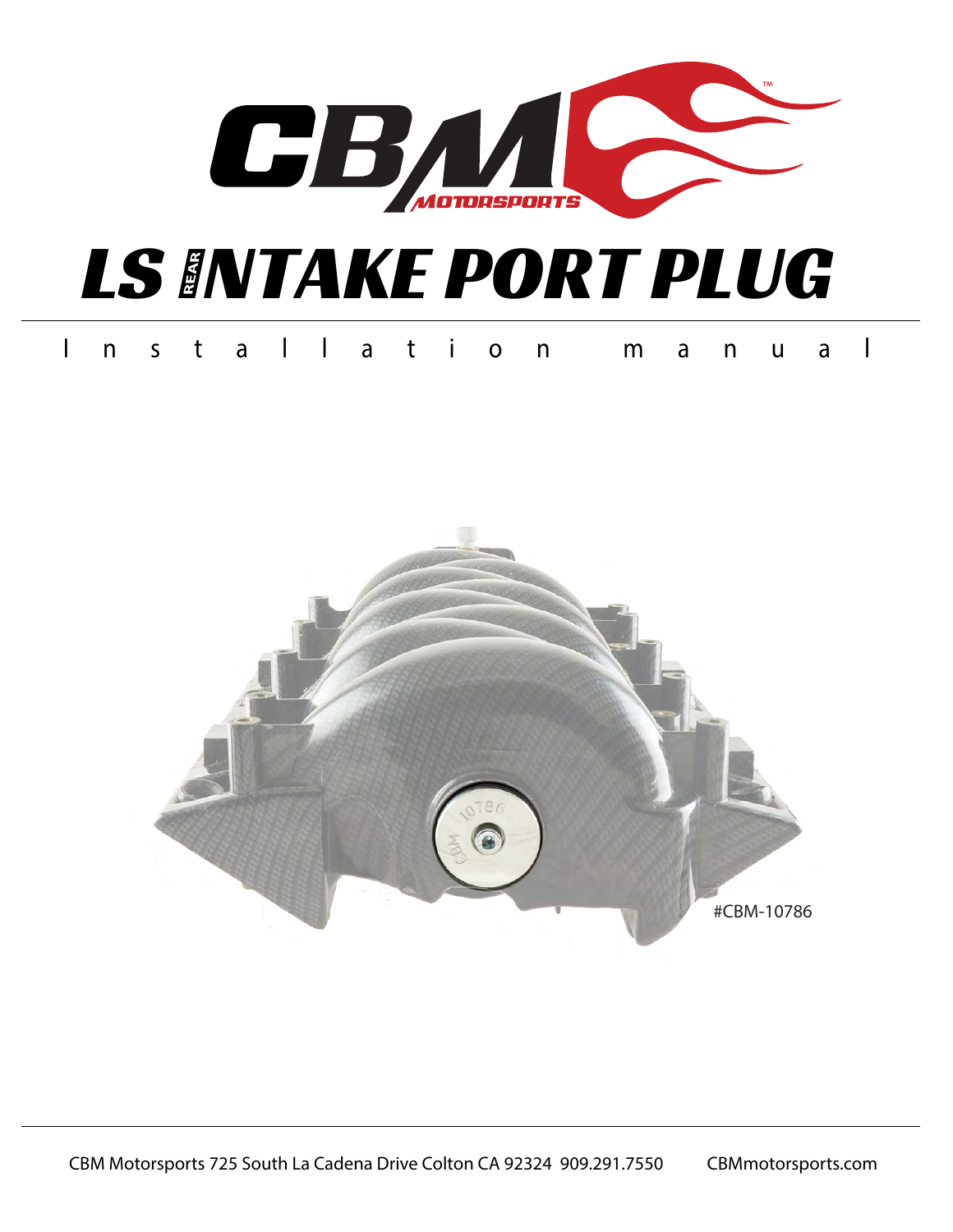



## $\geq$  **LS INTAKE PORT PLUG**

### **What is in the box?**

- A) 1 Outer half of plug.
- B) 1 Inner half of plug.
- C) 1 Rubber washer.
- D) 1 O-ring.
- E) 1 8 x 35mm Socket head bolt.

### **Tools needed.**

#6 Allen wrench.



# *2* Flange Lip

### **Remove.**

Remove the factory brake booster vacuum line/map sensor plug located at the rear of intake manifold.

### **Inspect.**

Inspect the opening where the factory brake booster vacuum line/map sensor plug was for cracks, chips and dirt. Pay close attention to the flange and lip of opening. Clean if needed.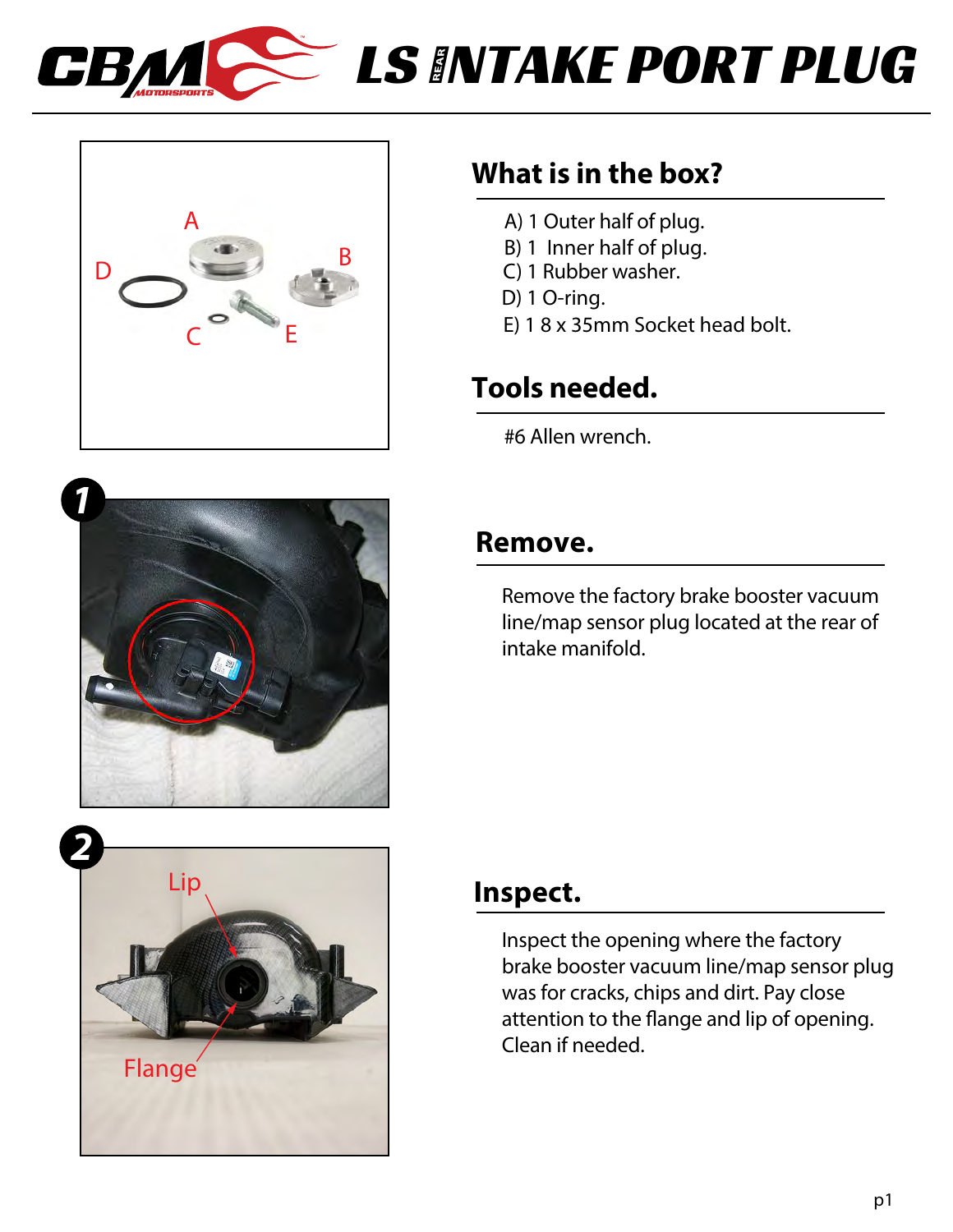

### **LS INTAKE PORT PLUG**







### **Plug assembly**

Assemble the plug to match diagram #3. Insert and turn the bolt  $(E)$  so it is flush with bottom of the inner half of the plug (B).

- A) 1 Outer half of plug..
- B) 1 Inner half of plug.
- C) 1 Rubber washer.
- D) 1 O-ring.
- E) 1 8 x 35mm Socket head bolt.

### **Install**

Grip and angle the plug like in diagram #4. Insert the plug into manifold, opening and hand tighten the bolt (E) while pulling the outer half of plug (A) towards you.

### **Check seal**

Make sure that the o-ring is seated past the top edge of the openings lip. Torque to 9ft lbs. DO NOT OVER TIGHTEN.